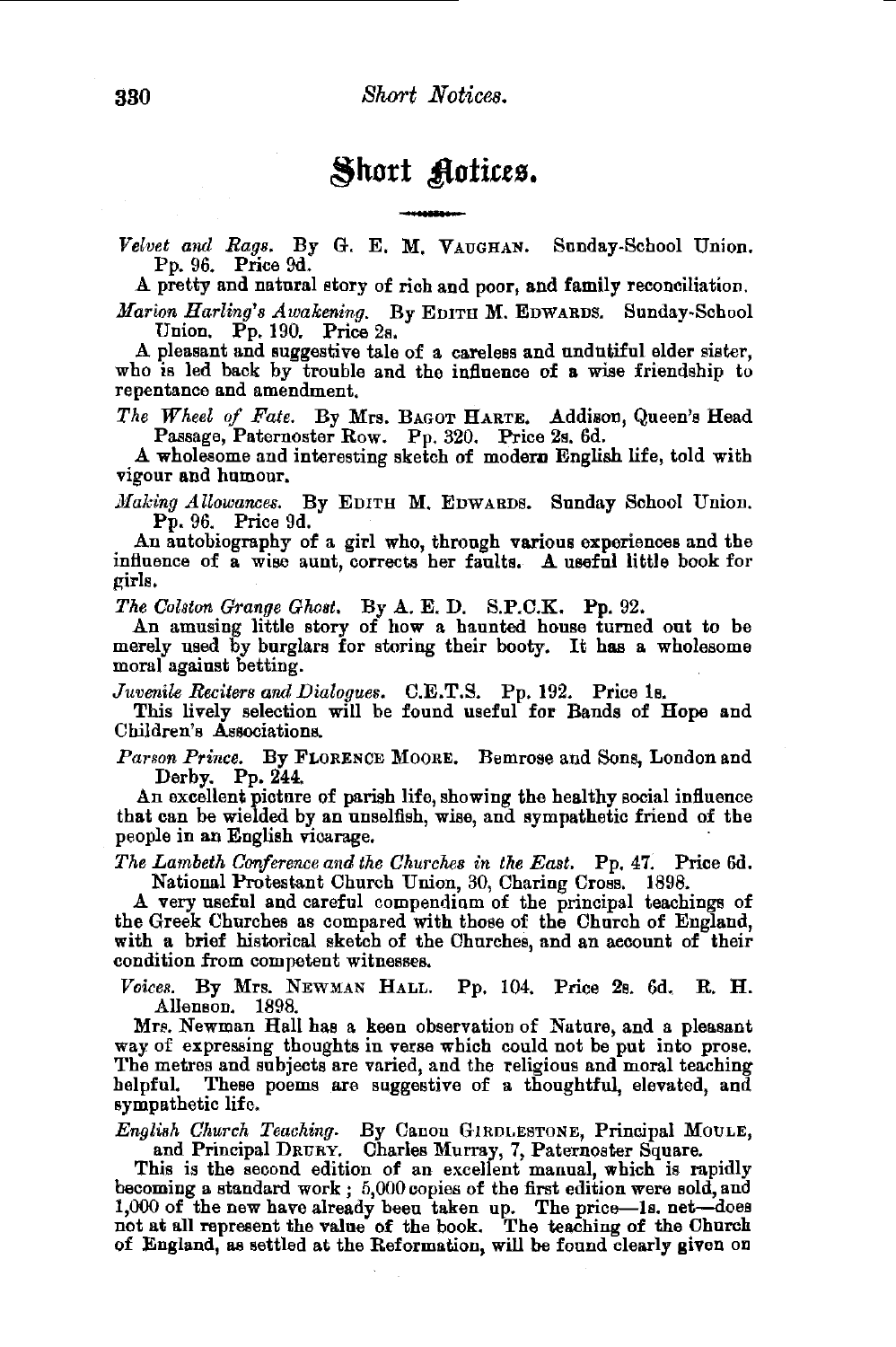every point of modern controversy, in a plain, constructive manner. Two valuable features are, the conspectus of Church history, and brief notes on seventeen disputed texts, and an analytical index, with notes on ambiguous words.

*Chaucer: the Complete Works.* Edited by A. W. PoLLARD, H. FRANK HEATH, MARK H. LIDDELL, W. S. MCCORMICK. The "Globe" edition. London: Macmillan and Co. Price 3s. 6d. 1898. Pp. lv.

772. This admirably edited and carefully printed book is a model of cheapness; and we congratulate all concerned in its production on having com-<br>pleted, after the lapse of over thirty years, the best and usefullest edition<br>of Chaucer to be procured anywhere. This may safely be said, even though we have Professor Skeat's great and monumental edition on our shelves : for while the present one-volume edition can be purchased for three-and-six, the Oxford Chaucer costs nearly a five-pound note. Obviously, therefore, the two books cannot be compared.

The "Globe" edition of Chaucer is furnished with an excellent glossary, brief but sufficient footnotes to elucidate difficult passages;<br>while the various introductions to the poems supply such information as is needful for the proper understanding of the text. In matters of textual criticism the present edition is particularly good, and contrasts very favourably with all previous editions, Dr. Skeat's work alone excepted.

*Religion and Conscience in Ancient Egypt.* By W. M. FLINDERS PETRIE, D.C.L., LL.D. London: Methuen and Co. 1898. Price 2s. 6d.

This brief but noteworthy book is based upon lectures delivered by Dr. Flinders Petrie, the famous Egyptologist, at University College, London. The worth of the volume is in exactly inverse ratio to its bulk.<br>Dr. Petrie is not only an accomplished historian and careful thinker, but Dr. Petrie is not only an accomplished historian and careful thinker, but as a writer on matters connected with Egyptology his position is almost unique. Hence this book, unlike so many "popular" descriptions of Egypt and the great historical past of that wonderful land, comes with an authority that cannot be disputed. Dr. Petrie writes with absolutely firsthand knowledge. We have read every line of the book with pro-"sketches," the author tells us ; but they are valuable as indicating lines of study ; they help to show us religious thought in the actual making ; and indirectly afford a striking lesson as to the secular development of religion and of conscience, not in Egypt alone, but elsewhere.

*The Ten Commandments.* By Rev. G. JACKSON. Oliphant, Anderson

This volume contains a short course of sermons delivered on Sunday evenings to the congregation of the Methodist Mission, Edinburgh. They are tersely and effectively written; and those readers into whose hands the book falls will certainly not be slow to admit that the preacher has delivered his message with fuluess of conviction.

*Footsteps of Proserpine, and other Verses and Interludes.* By HENRY NEWMAN HOWARD. London: Elliot Stock. 1897.

It is an easy matter to detect blemishes and find faults in every one of the many volumes of verse which are published in a year. In the case of this book we prefer to adopt a more pleasant course. Mr. Howard is an observer and a lover of Nature. Using the word in not too strict a sense, he is a pantheist. His observation and his love of Nature have made his poems charming. In the " Footsteps of Proserpine" especially his choice of epithets is particularly discriminating, and the chief objection we make to some of the poems is that the pains he has taken are some-<br>times too apparent. It is not that his work smells of the lamp exactly,

 $24 - 2$